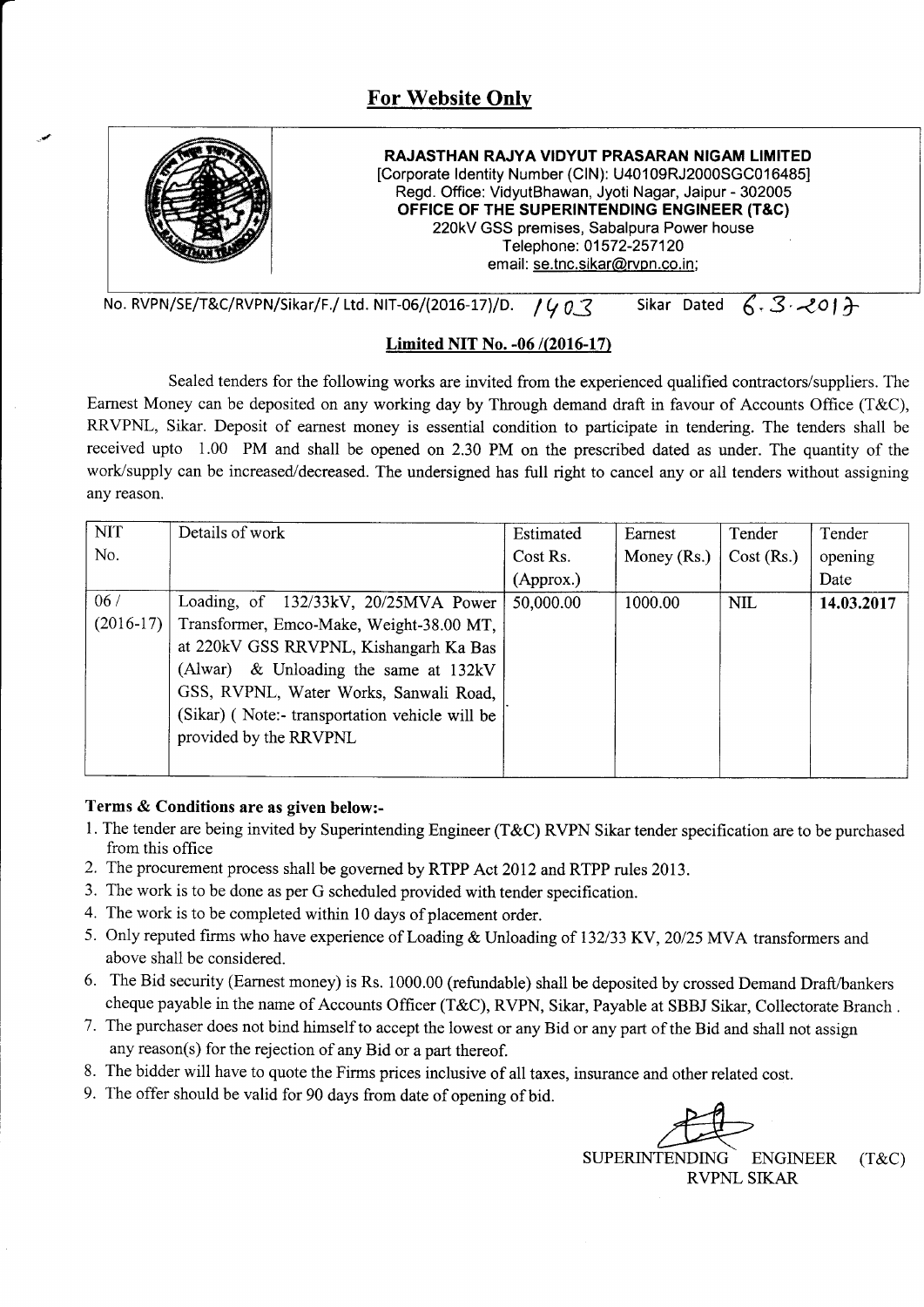Your Rates/Tenders are hereby invited and shall be accepted latest by 1.00 PM of Date 14.03.2017 forthe above works and receipted Tenders shall beopened on same dayi.e. dated 14.03.2017 at230 PM.

Copy submitted/forwarded to the following for information: -

- l. TheZonal Chief Engineer (T&C-A/Z), RVPN, Ajmer.
- 2. The Chief Engineer (PPM/MM/T&C), RVPN, Jaipur/Jodhpur for notice board.
- 3. The Superintending Engineer (T&C)/(T&C, Rural),RVPN, Jaipur/Ajmer/Jodhpur/Kota/Sirohi/ Bikaner<br>Alwar/Merta/Bhilwara/Babai/Chittor/Aimer/Ratangarh/ Ramgarh/ Badhala /Kakani/Jaiselmer/ /Alwar/Merta/Bhilwara/Babai/Chittor/Ajmer/Ratangarh/ /Hindaun/Bharatpur/Sawaimadhopur for notice board.
- 4. The Executive Engineer (220 KV GSS)/(T&C),RVPN, Sikar/Danta Ramgarh/Reengus/Laxmangarh /Dhod for notice board.
- 5. The Accounts Officers (T&C), RVPN, Sikar.
- 6. The Feeder Manager (T&C), RVPN, Sikar for uploading RVPN website under Tender of Ajmer Zone enclosed NIB-2 pages.

SUPERINTENDING ENGINEER (T&C) RVPNL SIKAR